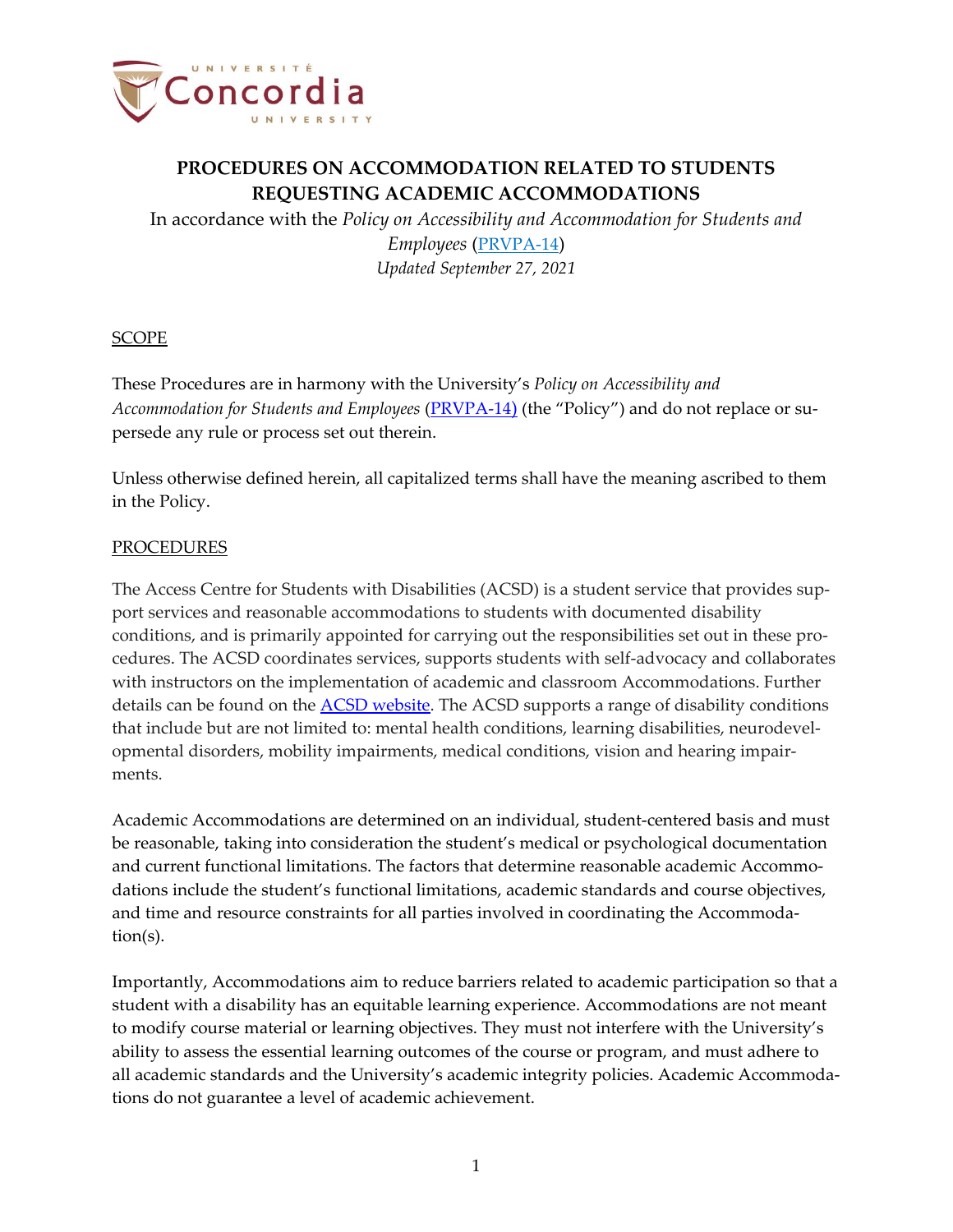

In accordance with the *Policy on Accessibility and Accommodation for Students and Employees* ([PRVPA-14](https://www.concordia.ca/content/dam/common/docs/policies/official-policies/PRVPA-14.pdf)) *Updated September 27, 2021*

### Academic Accommodations

The ACSD is a student service that coordinates a variety of Accessibility services and Accommodations in accordance with applicable legislation and with consideration of Undue Hardship, cost, security, health and safety requirements.

Examples of Accommodations include exam accommodation, sign language interpretation, transcription and professional note-taking, accessible materials in alternate formats (e.g. Braille, large print), hygiene attendants and textbook/course pack conversion services.

The ACSD Advisor works with the student to establish an Accommodation plan for the duration of each course. The Accommodation plan is based on the student's documentation, current barriers and challenges as described by the student, and the reasonability of the requested services. The Accommodation plan may be reviewed and modified at the request of the student to fit their needs as they progress through the University. Students wishing to modify or add Accommodations must contact their ACSD Advisor to discuss the possibility.

Additionally, ACSD Advisors assist Students with accessibility needs in accessing on-campus support services and resources in the application process, and collaborate with internship and co-op placement supervisors for registered Students. They also assist registered Students in accessing on-campus and external support services and resources, and in self-advocating which can include how to speak with Instructors about their functional limitations and needs.

#### Registering with the ACSD

Current and newly admitted Students can request a meeting with an ACSD Advisor, to discuss services and support options, including the registration process. Students are also encouraged to refer to the ACSD [website](https://www.concordia.ca/students/accessibility.html) for instructions and deadlines on registration, eligibility criteria and where to submit documentation. Students who are unclear about what documentation is required are encouraged to consult the ACSD website or contact the ACSD.

### Eligibility

Required documentation: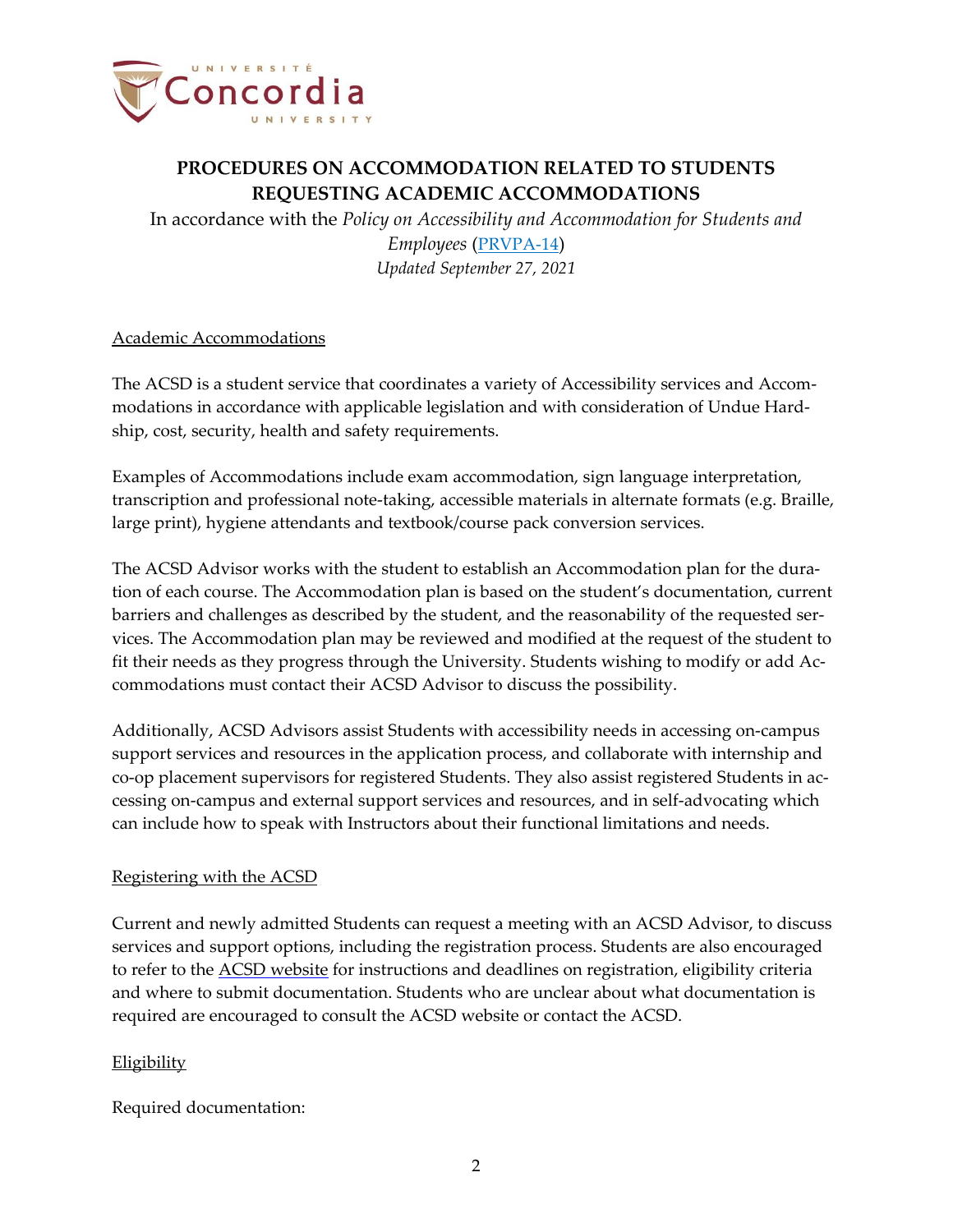

In accordance with the *Policy on Accessibility and Accommodation for Students and Employees* ([PRVPA-14](https://www.concordia.ca/content/dam/common/docs/policies/official-policies/PRVPA-14.pdf)) *Updated September 27, 2021*

To register with the ACSD, the Student must provide medical or psychological documentation (i.e., report, letter) that has been completed by a licensed professional (i.e., family doctor, psychologist, psychiatrists etc.) on letterhead. This documentation must have a clear statement of diagnosis, signature, and contact information of the professional issuing the documentation.

Other relevant documentation can include functional limitation(s) faced by the Student and accompanying recommendations to reduce the functional impact on academic performance, functioning or participation in academic activities. Examples of acceptable documentation by disability:

- Learning disability: A psycho-educational or neuropsychological assessment
- Attention Deficit Disorder/Hyperactivity: A psycho-educational, neuropsychological, or medical assessment
- Medical conditions: A medical letter or assessment dated within the last year
- Mental Health conditions: A medical letter or assessment dated within the last year.

Students requesting Accommodations are responsible for registering with the ACSD and providing the required documentation in accordance with the ACSD's procedures. Students are encouraged to contact the ACSD as soon as reasonably possible to ensure sufficient time to properly review Accommodation requests and coordinate any necessary arrangements.

#### Instructor Responsibilities Regarding Academic Accommodations

The ACSD Advisor is responsible for developing an Accommodations plan and coordinating the support services where those services cannot reasonably be provided at the program level.

Instructors are responsible for implementing all recommended Accommodations and providing all relevant information regarding the accommodation to members of the course or program's teaching team.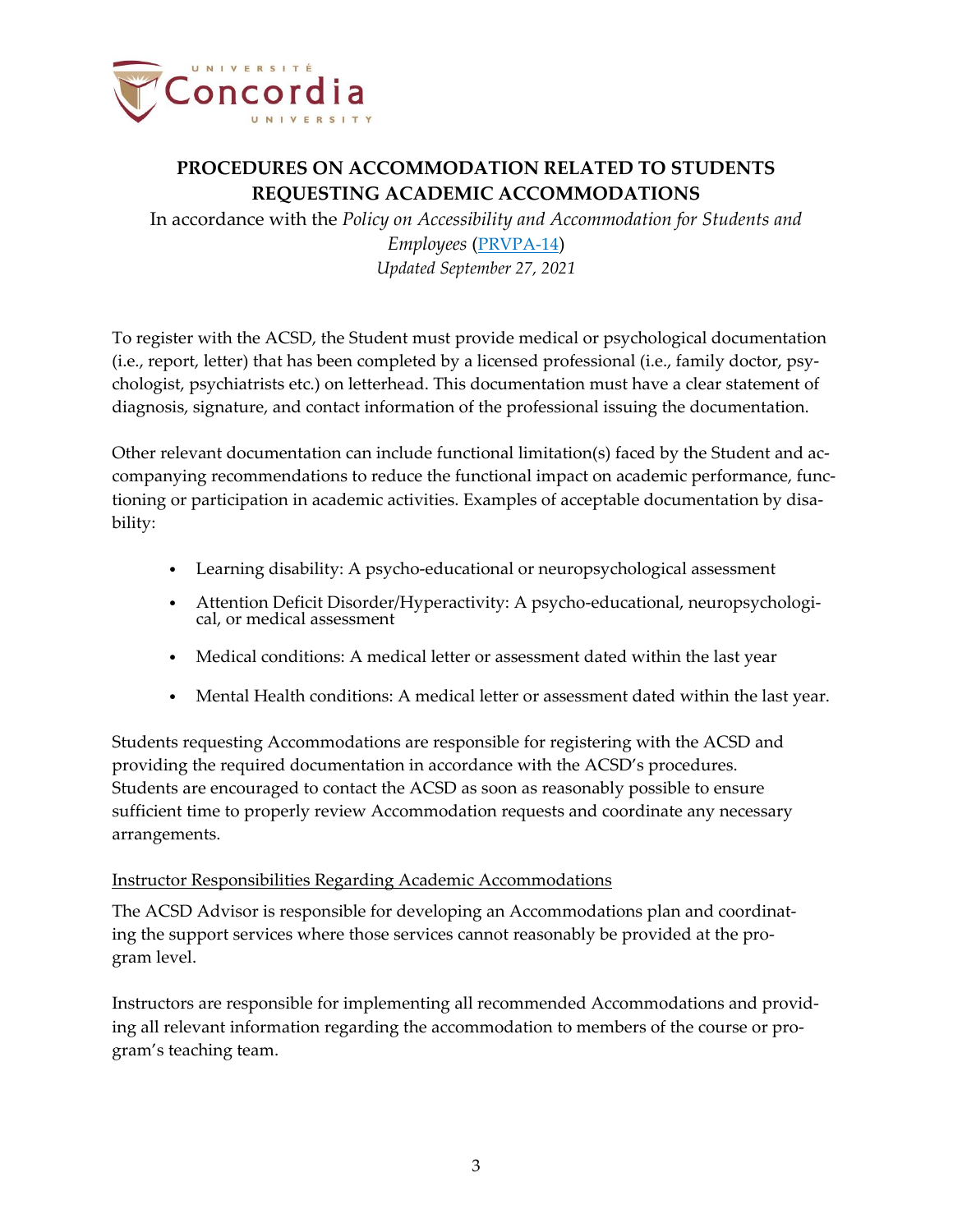

In accordance with the *Policy on Accessibility and Accommodation for Students and Employees* ([PRVPA-14](https://www.concordia.ca/content/dam/common/docs/policies/official-policies/PRVPA-14.pdf)) *Updated September 27, 2021*

#### Letters of Accommodation

With the permission of the student, the ACSD Advisor will prepare a Letter of Accommodation (LOA) for the Instructor, detailing only the student's Accommodations, and not their disability diagnosis. This letter is also available to the student. All medical and psychological information obtained by the ACSD is treated as confidential and is not shared with Instructors or others within the University without written consent from the student.

When releasing information to Instructors, information is disclosed on a "need-to know" basis in order for them to perform their duties under the terms of this Policy. Faculty and staff members who receive an LOA are expected to respect the confidentiality of students with disabilities.

#### Recourse if Accommodation is not supported

1. Disagreement between Student and Instructor: If a Student believes that their Accommodations are not being implemented as laid out in their Accommodation plan (established by ACSD), they are to speak with their Instructor and contact their ACSD Advisor. The Student's ACSD Advisor may suggest that they speak with the Instructor, or they can bring their concern directly to the chair of the department of the course in question.

If the Student requests support from their ACSD Advisor in self-advocacy, the ACSD Advisor will take the necessary time to explain to the Instructor the Barriers faced by the Student, and the need for the Accommodations and accessibility services as outlined in the Student's Accommodation plan. If the Instructor cannot reach an agreement with the ACSD Advisor and/or manager on the issue, the concern can be discussed further with the department chair. If needed, the ACSD Advisor and/or manager can be brought back into the conversation for further support.

Instructors who have been notified by the ACSD of an academic Accommodation for a Student for a course, program or activity have a duty to implement the accommodations, subject to considerations of Undue Hardship as determined by the ACSD, in consultation with the relevant departments.